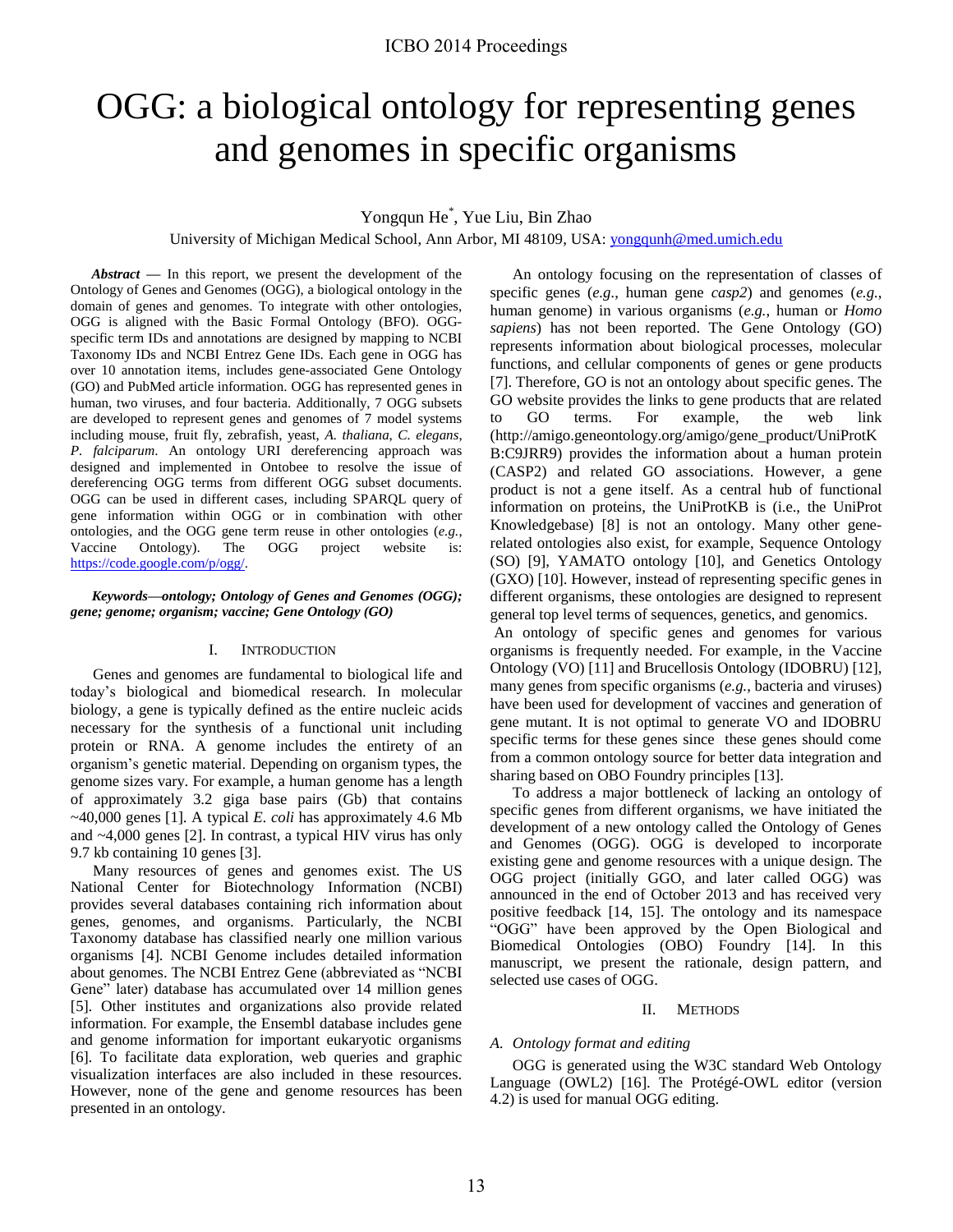# *B. Ontology term reuse*

OGG imports the whole set of the Basic Formal Ontology (BFO) as its upper level ontology [\[17\]](#page-6-16). BFO has been used as an upper level ontology used by over 100 biological and biomedical ontologies. The alignment of OGG with BFO makes it possible to integrate OGG with other ontologies. To support ontology interoperability, many terms from reliable ontologies are reused. To facilitate the reusing process, OntoFox [\[18\]](#page-6-17) was applied for automatically extracting individual terms from existing ontologies, including NCBITaxon (*i.e.*, a taxonomy ontology based on the NCBI Taxonomy database) [\[19\]](#page-6-18), the Ontology for Biomedical Investigations (OBI) [\[20\]](#page-6-19), and Information Artifact Ontology (IAO) [\[21\]](#page-6-20).

# *C. New OGG term generation*

New OGG-specific terms were generated using new OGG IDs with the prefix of "OGG\_" followed by 10 digits. An OGG-base OWL file was first generated to include basic OGG hierarchy and key terms. The data of the NCBI Gene database was downloaded from the NCBI Gene FTP [\(ftp://ftp.ncbi.nih.gov/gene/\)](ftp://ftp.ncbi.nih.gov/gene/). A MongoDB database [\(http://www.mongodb.org/\)](http://www.mongodb.org/) was generated to parse and store the downloaded NCBI Gene contents. To avoid name conflicts, a specific scheme is designed to assign non-redundant OGG IDs. Based on the pre-defined scheme and using the OGG-base and MongoDB data, a Java program was developed to generate new OGG IDs, hierarchies, and annotations.

# *D. OGG URI dereferencing:*

A URI "dereferencing" is defined as an act of retrieving a representation of a resource identified by a uniform resource identifier (URI) [\[22\]](#page-6-21). Following the default OBO Foundry domain dereferencing policy, OGG URIs are directed to be resolved in Ontobee [\[23\]](#page-6-22). However, since different OGG OWL files (*e.g.*, ogg.owl and ogg-mm.owl) exist and all OGG subsets use the same OGG namespace, for a given OGG term URI, Ontobee was not be able to identify which OGG OWL file to use for the URI dereferencing. This issue was solved with a special design and updated Ontobee program as described in the Results section.

# *E. OGG use cases:*

Three OGG use cases are introduced. First, OGG was used as a knowledge base for SPARQL query of various gene and genome information. Second, since OGG includes geneassociated GO IDs, SPARQL queries were developed to query both OGG and GO for useful gene-related information. Third, the OGG terms of genes and genomes were reused in existing ontologies such as the Vaccine Ontology (VO) [\[11\]](#page-6-10).

# III. RESULTS

# *A. OGG ontology design and development*

# *(1) OGG is aligned with BFO and OBO Foundry ontologies*

The OGG was developed by first identifying the relations among gene, genome, and organism. Specifically, an organism has a genome, and a genome has many genes. OGG represents both genes and genomes as BFO:*material entity* (Fig. 1).

The OGG:*gene* (OGG\_0000000002) is defined as "a material entity that represents the entire DNA sequence required for synthesis of a functional protein or RNA molecule" [\[24\]](#page-7-0). In addition to the coding regions (exons), a gene includes transcription-control regions and sometimes introns. Although the majority of genes encode proteins, some encode tRNAs, rRNAs, and other types of RNA. It is noted that the OGG 'gene' is an ontology class or type [\[25\]](#page-7-1). Although OGG focuses on the representation of specific genes in different species, these specific genes are subclasses of the OGG:gene, and they are not ontology individuals or tokens (*i.e.*, spatio-temporal particulars) [\[25\]](#page-7-1).

The default OGG covers 7 model organisms, including Homo sapiens (*e.g.*, human), two viruses, and four bacteria (Fig. 2). The two viruses are HIV and influenza virus. The four bacteria include *Escherichia coli*, *Mycobacterium tuberculosis*, *Pseudomonas aeruginosa* (a common opportunistic and nosocomial pathogen), and *Brucella melitensis* (cause of a common zoonotic disease brucellosis). The organism information including their hierarchy was extracted from the NCBITaxon ontology using the OntoFox program [\[18\]](#page-6-17). Corresponding to a specific "organism X" (*e.g.*, human), the terms 'genome of organism X' and 'gene of organism X' were generated in OGG. The hierarchical structures of the genomes and genes of all the organisms maintain the same as the hierarchy of these organisms shown in the NCBITaxon taxonomy ontology (Fig. 2). As shown in Fig. 2, a large number of OGG terms are generated using the strategy of ontology cross-product generation [\[26\]](#page-7-2). For example, the OGG term 'gene of Eukaryota' (OGG\_2000009606) is a crossproduct term generated using the OGG term 'gene' and the NCBITaxon term 'Eukaryota'. Particularly, '*gene of Eukaryota*' *'is gene of organism' some Eukaryota*.



**Fig. 1. Basic OGG hierarchy of gene and genome representation.** OGG is aligned with BFO. Like organism, genes and genomes are material entities. The relations among an organism, a genome, and a gene are that an organism *has part* a genome, and a genome *has part* a gene. For example, a human organism has a human genome, and a human genome has genes. It is noted that other organisms are not included in this figure. The term '*has part*' is a regular OWL object property. All the arrows without the '*has part*' label represent the *rdf:subClassOf* (or called *is a*) relation.

In OGG, a '*gene disposition*' is defined as a BFO:*disposition* where a gene has a tendency of being

<sup>\*</sup> Corresponding author of the paper.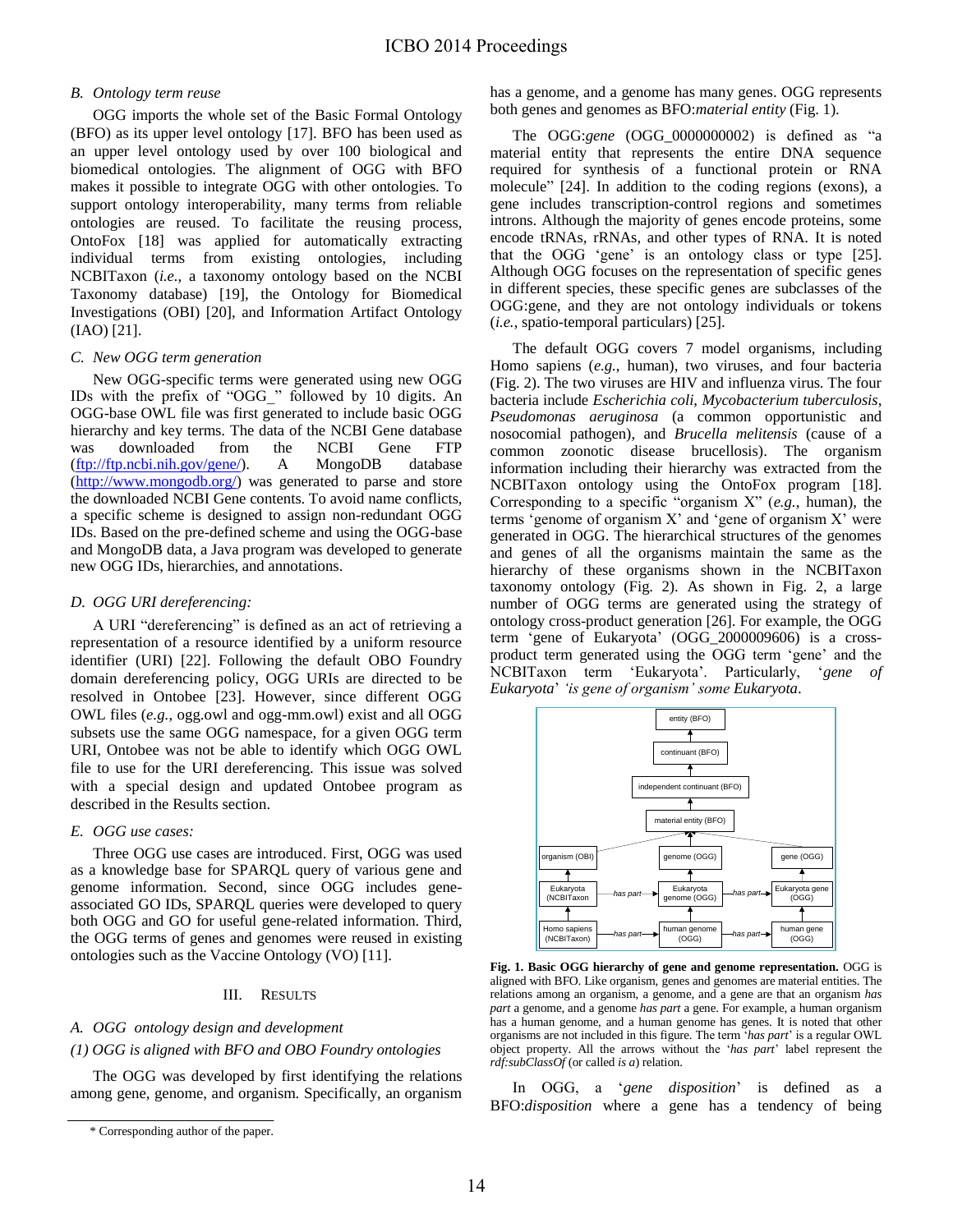expressed to different gene products such as protein and RNA. Corresponding to various gene dispositions [\[27\]](#page-7-3), OGG includes a hierarchy of different types of organism genes under the branch of '*material entity*'. For example, OGG includes a term called 'protein-coding gene' that has the disposition of '*protein-coding gene disposition*'. For each specific species, there are also different specific types of genes in each organism, such as '*protein-coding gene of Homo sapiens*' (Fig. 2). Indeed, the type of genes with the highest number of genes is usually the protein-coding gene. There are many different RNA gene types including ribosomal RNA (rRNA), transfer RNA (tRNA), small nuclear RNA (snRNA), small nucleolar RNA (snoRNA), and non-coding RNA (ncRNA) (Fig. 2).



**Fig. 2. The hierarchies of 7 model organisms and related genes and genomes in OGG.** The ontology terms of 7 organisms and their hierarchy were retrieved using OntoFox from the source ontology NCBITaxon (with the OntoFox option of "includeComputedIntermediates"). The genes and genomes (labeled with red circles) of organisms have the same hierarchy structure as the organism hierarchy. The hierarchy under the gene of a specific organism (*e.g.*, Homo sapiens or human) is showed in the blue circle. The Prot  $\circledast$  é-OWL editor was used for visualization.

#### *(2) Automatic OGG gene and genome ID assignments*

With millions of genes sequenced and annotated, it is a challenge to assign OGG gene IDs without redundancy. We have thus generated a special scheme (or called algorithm) for new OGG ID assignments (Fig. 3).

 The key part of this scheme is ontology ID mapping with NCBITaxon IDs and NCBI Gene IDs, the two sets of reliable and non-redundant identifiers from the NCBI resources. The resource of the NCBI organism taxonomy database has been transformed to the NCBITaxon organism taxonomy ontology [\[19\]](#page-6-18). Making OGG genome and gene IDs map to NCBITaxon IDs and NCBI Gene IDs allow us to design and develop computer programs to automatically generate reliable and nonredundant OGG genome and gene URIs (Fig. 3). A gene can be expressed into different types of gene productions. NCBI summarizes 12 gene types (*e.g.*, protein-coding and tRNA gene types) based on the gene products [\[27\]](#page-7-3). Correspondingly, OGG includes 12 *gene dispositions* mapping to these 12 gene types. Based on a specific gene disposition associated with a gene, our program classifies the gene type. The BFO object property (*i.e.,* relation) '*has disposition at all times*' (BFO\_0000162) has been generated to represent a relation between a gene and a gene disposition. For example, the '*protein-coding gene of Homo sapiens*' '*has disposition at all times*' *some 'proteincoding gene disposition'*.

As an example, Fig. 3B illustrates how OGG is used to assign IDs and annotations for a human gene CASP2 (*i.e.*, *casp2*) that encodes a human protein Caspase-2. The same design pattern is applied to all other genes in other organisms.



**Fig. 3. OGG ID assignment strategy. (A) General design.** The 10-digits of OGG IDs for genome and gene of an organism map to the corresponding NCBITaxon ID (*e.g.*, 9606) with a pre-defined first digit "1" or "2", respectively. To further label the gene type of an organism gene, the  $2<sup>nd</sup>$  and  $3<sup>rd</sup>$ digits of the 10-digit number are used. A specific OGG gene ID maps to its corresponding NCBI Gene ID with an additional pre-defined first digit "3". The gene type information is used to generate gene hierarchies in OGG. The second and third digits are used to represent specific gene type, *e.g.,* "06" representing protein-coding gene type. The relations among these terms are indicated with italicized relation terms. **(B) An example: human gene CASP2** (*i.e.*, *casp2)*. The example illustrates how the OGG ID assignment strategy works. Based on the design, the OGG term URI for this human gene is: [http://purl.obolibrary.org/obo/OGG\\_3000000835.](http://purl.obolibrary.org/obo/OGG_3000000835) 

 Since both NCBI Taxonomy IDs and NCBI Gene IDs are unique (non-redundant) and stable among all organisms, our OGG naming design can be reused to efficiently generate new OGG subsets for other organisms without a naming conflict.

#### *(3) OGG gene annotations use the NCBI Gene resource*

 The gene annotation information from the NCBI Gene database was extracted and used to annotate genes using OGGpredefined annotation or object properties. In total up to 17 annotation items are provided for each gene. Examples of the annotations include gene symbol, alternative terms, NCBI Gene ID, description, and associated GO and PubMed IDs (Fig. 4).

 One of the gene annotations is the GO IDs associated with a specific gene. For example, CASP2 is associated with *GO\_004197 (EC: IDA; PMID: 10980123)* (Fig. 4), where EC: IDA means "Evidence Code" (EC) "Inferred from Direct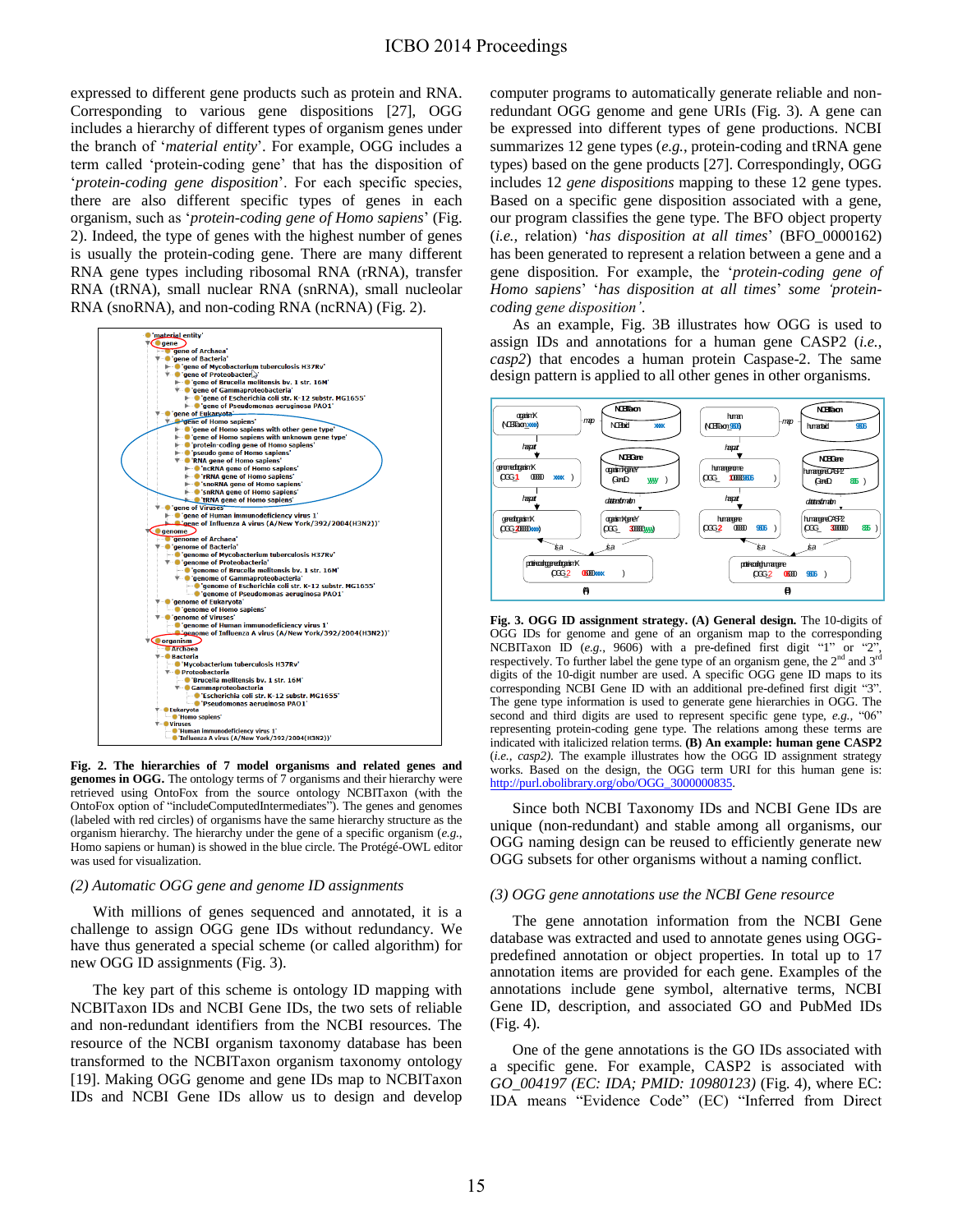Assay" (IDA). PMID is the PubMeD unique identifier. Some genes are associated with a large number of GO IDs. For example, human TP53 gene is associated with over 6,000 GO IDs. To show all these IDs in a single HTML page is neither necessary nor user-friendly. Therefore, we have chosen to show up to 20 GO IDs in the Ontobee page (See redhighlighted text in Fig. 2). All the other GO IDs associated with the gene can be retrieved by viewing the page source (Fig. 4B). Instead of HTML source code, the source of an ontology term URI in Ontobee is generated as the easy-to-parse RDF/OWL format [\[23\]](#page-6-22).

| <b>Class: CASP2</b><br>. Term IRI: http://purl.obolibrary.org/obo/OGG 3000000835<br><b>Annotations</b> |                                                                                                                                                                  |  |  |  |  |     |                                                                                                                                                                                                                                                                                                                                                                                                                                                                                                                                                                                                                                                                                                                                                                                                                                                                                                                                                                                                                                                                                                                                                                                                                                                                                                                                                                                                                                                                                                                                                                                                                                                                                                                                                                                                                                                                                                                                      |
|--------------------------------------------------------------------------------------------------------|------------------------------------------------------------------------------------------------------------------------------------------------------------------|--|--|--|--|-----|--------------------------------------------------------------------------------------------------------------------------------------------------------------------------------------------------------------------------------------------------------------------------------------------------------------------------------------------------------------------------------------------------------------------------------------------------------------------------------------------------------------------------------------------------------------------------------------------------------------------------------------------------------------------------------------------------------------------------------------------------------------------------------------------------------------------------------------------------------------------------------------------------------------------------------------------------------------------------------------------------------------------------------------------------------------------------------------------------------------------------------------------------------------------------------------------------------------------------------------------------------------------------------------------------------------------------------------------------------------------------------------------------------------------------------------------------------------------------------------------------------------------------------------------------------------------------------------------------------------------------------------------------------------------------------------------------------------------------------------------------------------------------------------------------------------------------------------------------------------------------------------------------------------------------------------|
|                                                                                                        |                                                                                                                                                                  |  |  |  |  |     | · definition editor: Bin Zhao, Yue Liu, Oliver He<br>· alternative term: PPP1R57: NEDD-2: ICH1: NEDD2: CASP-2<br>· database cross reference: HGNC:1503: HPRD:02800: Ensembl:ENSG00000106144: MIM:600639: Vega:OTTHUMG00<br>· description: caspase 2, apoptosis-related cysteine peptidase<br>· definition source: WEB: http://www.ncbi.nlm.nih.gov/gene<br>· symbol from nomenclature authority: CASP2<br>. type of gene: protein-coding<br>· modification date: 20140408<br>· NCBI GeneID: 835<br>· organism NCBITaxon ID: 9606<br>· nomenclature status: O<br>· gene map location: 7g34-g35<br>· full name from nomenclature authority: caspase 2, apoptosis-related cysteine peptidase<br>· chromosome ID of gene: 7<br>. has GO association; GO 0001554 (EC; IEA); GO 0003407 (EC; IEA); GO 0004197 (EC; IDA, PMID; 10980123); GO 00<br>GO 0005634 (EC: TAS, PMID: 18309324); GO 0005737 (EC: IBA); GO 0005739 (EC: IEA); GO 0005829 (EC: TAS); GO<br>GO 0006977 (EC: IMP): GO 0007420 (EC: IEA): GO 0007568 (EC: IEA): GO 0008630 (EC: IBA): GO 0008630 (EC: TA\$<br>GO 0016485 (EC: IDA, PMID: 9044836); GO 0019899 (EC: ISS, PMID: 11076957); CO 0019904 (EC: IPI, PMID: 904483<br>(EC: IDA, PMID: 10980123); santote: Only 20 GO IDs shown. See more from web page source or RDF output<br>• has PubMed association: PMID: 7789948, 8044849, 8087642, 6760721, 8902076, 8989293, 9044836, 9228018: 92611<br>10079193; 10329646; 10791974; 10980123; 11076957; 11156409; 11278287; 11313953; 11350957; 11399776; 114258<br>11972030: 12011445: 12065594: 12107826: 12145703: 12193789: 12477715: 12477932: 12584573: 12598307: 12787<br>14584591: 14623896: 14647455: 14701762: 14702039: 14713958: 14716300: 15073321: 15173176:  (Note: Only 50)<br>source or RDF output.)<br>. comment: Other designations: caspase-2lneural precursor cell expressed developmentally down-regulated protein 2lpr<br>regulatory subunit 57 |
|                                                                                                        |                                                                                                                                                                  |  |  |  |  | (A) |                                                                                                                                                                                                                                                                                                                                                                                                                                                                                                                                                                                                                                                                                                                                                                                                                                                                                                                                                                                                                                                                                                                                                                                                                                                                                                                                                                                                                                                                                                                                                                                                                                                                                                                                                                                                                                                                                                                                      |
| 115                                                                                                    | <obo:iao 0000118="" rdf:datatype="http://www.w3.org/2001/XMLSchema#string">CASP-<br/>2</obo:iao>                                                                 |  |  |  |  |     |                                                                                                                                                                                                                                                                                                                                                                                                                                                                                                                                                                                                                                                                                                                                                                                                                                                                                                                                                                                                                                                                                                                                                                                                                                                                                                                                                                                                                                                                                                                                                                                                                                                                                                                                                                                                                                                                                                                                      |
| 116                                                                                                    | <obo:0gg 0000000029<br="">rdf:datatvpe="http://www.w3.org/2001/XMLSchema#string"&gt;GO 0001554 (EC: IEA);</obo:0gg>                                              |  |  |  |  |     |                                                                                                                                                                                                                                                                                                                                                                                                                                                                                                                                                                                                                                                                                                                                                                                                                                                                                                                                                                                                                                                                                                                                                                                                                                                                                                                                                                                                                                                                                                                                                                                                                                                                                                                                                                                                                                                                                                                                      |
|                                                                                                        | GO 0003407 (EC: IEA); GO 0004197 (EC: IDA, PMID: 10980123); GO 0005515 (EC: IPI,<br>PMID: 11076957); GO 0005634 (EC: TAS, PMID: 18309324); GO 0005737 (EC: IBA); |  |  |  |  |     |                                                                                                                                                                                                                                                                                                                                                                                                                                                                                                                                                                                                                                                                                                                                                                                                                                                                                                                                                                                                                                                                                                                                                                                                                                                                                                                                                                                                                                                                                                                                                                                                                                                                                                                                                                                                                                                                                                                                      |

PMID: 11076957), GO0005634 (EC: TRA), PMID: 18309324), GO0005737 (EC: TRA), GO005737 (EC: TRA), GO005639 (EC: TRA), GO000630 (EC: TRA), GO000630 (EC: TRA), GO006630 (EC: TRA), GO006630 (EC: TRA), GO006630 (EC: TRA), GO0066 bo:IAO\_0000118 rdf:datatype="http://www.w3.org/2001/XMLSchema#string">ICH1</obo:IAO\_0000118>

**(B)**

**Fig. 4. Example of OGG gene term annotations using Ontobee.** The human gene CASP2 is used as an example here. In total 14 different types of annotations are included for this gene. **(A) HTML display of the gene information**. Only up to 20 GO IDs and 50 PMIDs are displayed in the HTML web page. **(B) Page source of the OGG term URI**. The complete list of the GO associations is provided in the web page source. Google Chrome was used as the web browser. Note that only parts of the HTML and page source contents are viewed here.

## *(4) Statistics of OGG and released OGG subsets*

At current stage, OGG has been developed to represent the information of all genes and genomes of 14 organisms (Table 1). Due to the large number of genes in these 14 organisms, it is not feasible to put all the genes of all sequenced organism genomes into single OWL document. Therefore, in addition to the 7 organisms covered in the default OGG, we have generated OGG subsets targeting for different model organisms. For example, OGG-Mm represents the OGG subset for *Mus musculus* (*i.e.*, mouse). The development of OGG subsets follows the same strategy as shown in Fig. 1-4. The statistical numbers of the OGG and different OGG subsets are included in Table 1.

#### **Table 1: Statistics of OGG as of May 14, 2014**

| <b>Species/strain (Common</b><br>name) | strain               | <b>NCBI</b><br><b>Taxon id</b> | <b>Subset name</b><br>(#terms) |  |
|----------------------------------------|----------------------|--------------------------------|--------------------------------|--|
| <i>H. sapiens</i> (human)              |                      | 9606                           |                                |  |
| <b>Bacteria</b>                        |                      |                                |                                |  |
| <b>B.</b> melitensis                   | 16M                  | 224914                         |                                |  |
| E. coli                                | MG1655               | 511145                         |                                |  |
| M. tuberculosis                        | H37R <sub>v</sub>    | 83332                          | OGG                            |  |
| P. aeruginosa                          | PAO1                 | 208964                         | (69, 800)                      |  |
| Viruses                                |                      |                                |                                |  |
| human immunodeficiency<br>virus (HIV)  |                      |                                |                                |  |
| Influenza virus                        | 392/2004<br>(A/H3N2) | 335341                         |                                |  |
| thaliana<br>A.                         |                      | 3702                           | OGG-At (33,774)                |  |
| C. elegans (roundworm)                 |                      | 6239                           | OGG-Ce (45,912)                |  |
| D. melanogaster (fruit fly)            |                      | 7227                           | OGG-Dm (23,574)                |  |
| D. rerio (zebrafish)                   |                      | 7955                           | OGG-Dr (36,792)                |  |
| M. musculus (mouse)                    |                      | 10090                          | OGG-Mm (69,539)                |  |
| P. falciparum                          | 3D7                  | 36329                          | OGG-Pf (5,694)                 |  |
| S. cerevisiae (yeast)                  | S288c                | 559292                         | OGG-Sc (6,535)                 |  |

## *B. OGG term URI dereferencing and query in Ontobee*

An ontology term URI denoting a thing is referred to and looked up ("dereferenced") by people and user agents. An OGG URI includes an HTTP domain name and an OGG ID. As an approved OBO Foundry candidate ontology, OGG uses the domain name [http://purl.obolibrary.org/obo/,](http://purl.obolibrary.org/obo/) where <http://purl.obolibrary.org/>is a CNAME (*i.e.*, a canonical name or alias) that redirects to [http://purl.org.](http://purl.org/) To have an OGG URI, the domain name is followed by an OGG term ID.

 According to the OBO Foundry PURL domain dereferencing policy [\[28\]](#page-7-4), an OGG term URI is by default dereferenced in Ontobee (Fig. 5). For example, based on this policy, the OGG term URI:

[http://purl.obolibrary.org/obo/OGG\\_3000000835](http://purl.obolibrary.org/obo/OGG_3000000835) (mouse CASP2 gene) should be directed to:

[http://www.ontobee.org/browser/rdf.php?o=OGG&iri=http:](http://www.ontobee.org/browser/rdf.php?o=OGG&iri=http://purl.obolibrary.org/obo/OGG_3000000835) [//purl.obolibrary.org/obo/OGG\\_3000000835](http://www.ontobee.org/browser/rdf.php?o=OGG&iri=http://purl.obolibrary.org/obo/OGG_3000000835) 

However, by our design, the mouse gene is located in the OGG-Mm subset file instead of the default OGG file. Since all OGG-specific terms in OGG and different OGG subsets use the same OGG prefix "OGG\_", an OGG term in an OGG subset may be mistakenly dereferenced using the default OGG instead of its corresponding OGG subset (*e.g.*, OGG-Mm).

To solve this issue, we have developed and implemented a new strategy in Ontobee as illustrated in Fig. 5. Basically, once Ontobee detects an OGG term for dereferencing, it will act based on different conditions. For example, when the OGG term ID starts with the number "3", Ontobee will know that this is an OGG gene term. The Ontobee program will then identify the NCBI Gene ID based on the OGG ID assignment strategy (Fig. 3). Using a web NCBI E-utility program embedded in Ontobee, the NCBI Taxonomy ID associated with this gene will be identified. The Ontobee database maintains a predefined mapping table between NCBI Taxonomy IDs and OGG subset names. Based on the mapping result, Ontobee will know which OGG subset stored in the Ontobee RDF triple store should be used for retrieving the term information and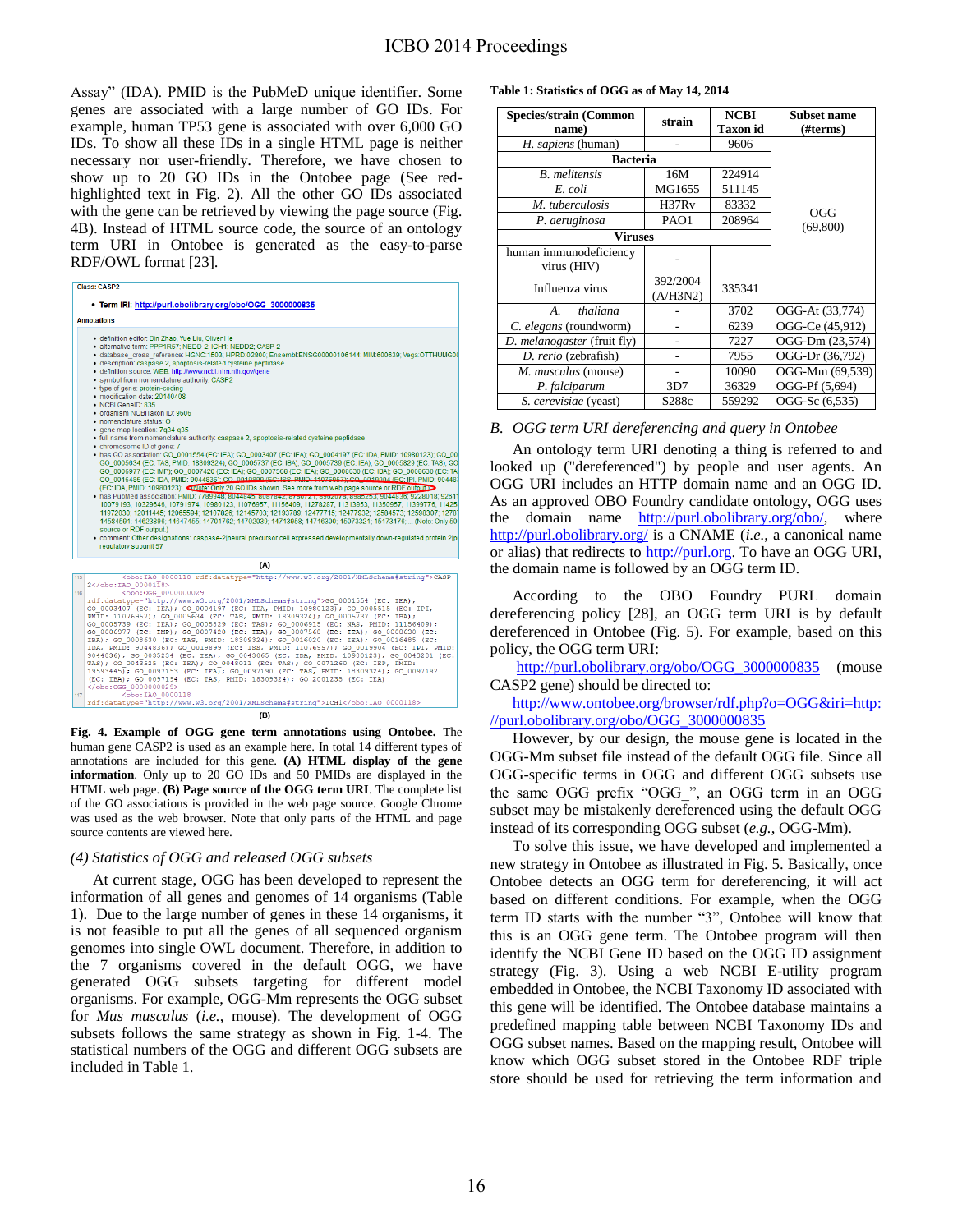displaying the information. Fig. 5 illustrates how an OGG term (*i.e.*, human gene CASP2) is dereferenced in Ontobee.



**Fig. 5. Illustration of Ontobee dereferencing OGG term URI. of OGG.** An example OGG term URI of representing mouse gene CASP2 is dereferenced in Ontobee using the OGG-Mm subset. This pipeline shows all the steps where those steps inside the dashed box occur inside Ontobee. Note that the NCBI Taxonomy ID associated with an OGG gene is already stored as an annotation content of the OGG gene record (see Fig. 4). See text for more detail.

It is noted that an alternative solution for the dereferencing problem is to provide a direct mapping between an OGG gene term ID and an OGG subset. Before the mapping, all we have is an ontology name (*i.e.*, OGG) and an ontology term IRIs. If we store a mapping from OGG terms to OGG subset names directly, we will have to store a huge number of mappings due to the availability of a huge number of OGG gene terms. Since there is no specified range of gene IDs available for easy mapping, each individual OGG term will need a specific mapping. This is very space-consuming. Furthermore, if new gene terms are added, we will have to add new mappings. It will be much more challenging to maintain. In comparison, since the mapping before a NCBI Gene ID and its Taxonomy ID is available already recorded, our design of "Gene ID – Taxonomy ID – OGG subset" is more robust and maintainable.

In addition to OGG, some other ontologies, such as the Infectious Disease Ontology (IDO) [\[29\]](#page-7-5), also have different ontology subsets (*e.g.*, the IDO-core and IDOBRU [\[12\]](#page-6-11)) but use the same namespace. In such cases, appropriate dereferencing of ontology terms can be very challenging. The solution designed and implemented in this OGG study provides a novel and feasible example on how to address this situation. Indeed, we have recently used a similar mapping approach to solve the issue of IDOBRU ontology term dereferencing. In the IDOBRU dereferencing case, since a specific range of IDO IDs were pre-assigned to IDOBRU, an examination of an IDO ID allows Ontobee to determine which subset (IDO-core or IDOBRU) to use for term dereferencing.

## *C. OGG use cases:*

OGG can be used for different applications. Three use cases are introduced as follows:

#### *Use Case 1: Query OGG for gene information*

OWL-formatted OGG is stored in the Ontobee RDF triple store, a database system based on the Resource Description Framework (RDF) [\[23\]](#page-6-22). SPARQL is an RDF query language able to retrieve data stored in the triple store. Therefore, SPARQL queries can be developed to query the rich gene and genome information represented in OGG and OGG subsets. For example, Fig. 6 provides an example of SPARQL querying the number of human tRNA genes (OGG\_2010009606). With only a few lines of code, this query shows that 579 tRNA genes exist in the human organism.



**Fig. 6. SPARQL query of RNA genes in human.** The OGG term OGG 2010009606 is 'tRNA gene of Homo sapiens'. The query was performed using the Ontobee SPARQL query interface: http://www.ontobee.org/sparql/.

#### *Use Case 2: Query OGG & GO for the gene-GO associations*

Besides querying OGG class hierarchy as shown above, the rich annotation contents of OGG genes can also be queried. As shown in Fig. 4, an OGG gene is usually associated with many GO terms that represent the biological processes, cellular components, or molecular functions of the gene product [\[7\]](#page-6-6). To identify what or how many genes are associated with a GO term, we can use SPARQL query again. Fig. 7 provides a SPARQL query example of identifying how many mouse genes are associated with GO 'leukocyte apoptotic process' (GO\_0071887) and the subclasses of the GO term. Based on GO, GO\_0071887 has 18 subclasses in 5 layers. The SPARQL query shown in Fig. 7 is able to identify all the OGG genes that are associated with GO\_0071887 or any of its subclasses.



**Fig. 7. Query OGG and GO for genes associated with GO\_0071887 ("leukocyte apoptotic process").** The term OGG\_0000000029 is an object property 'has GO association'. In total 28 genes were found. See text for detail.

*Use Case 3: OGG term reuse in other ontology development* 

One driving biological project for the OGG development is the usage of the same OGG gene representation across different ontologies, such as the Vaccine Ontology (VO) [\[30\]](#page-7-6)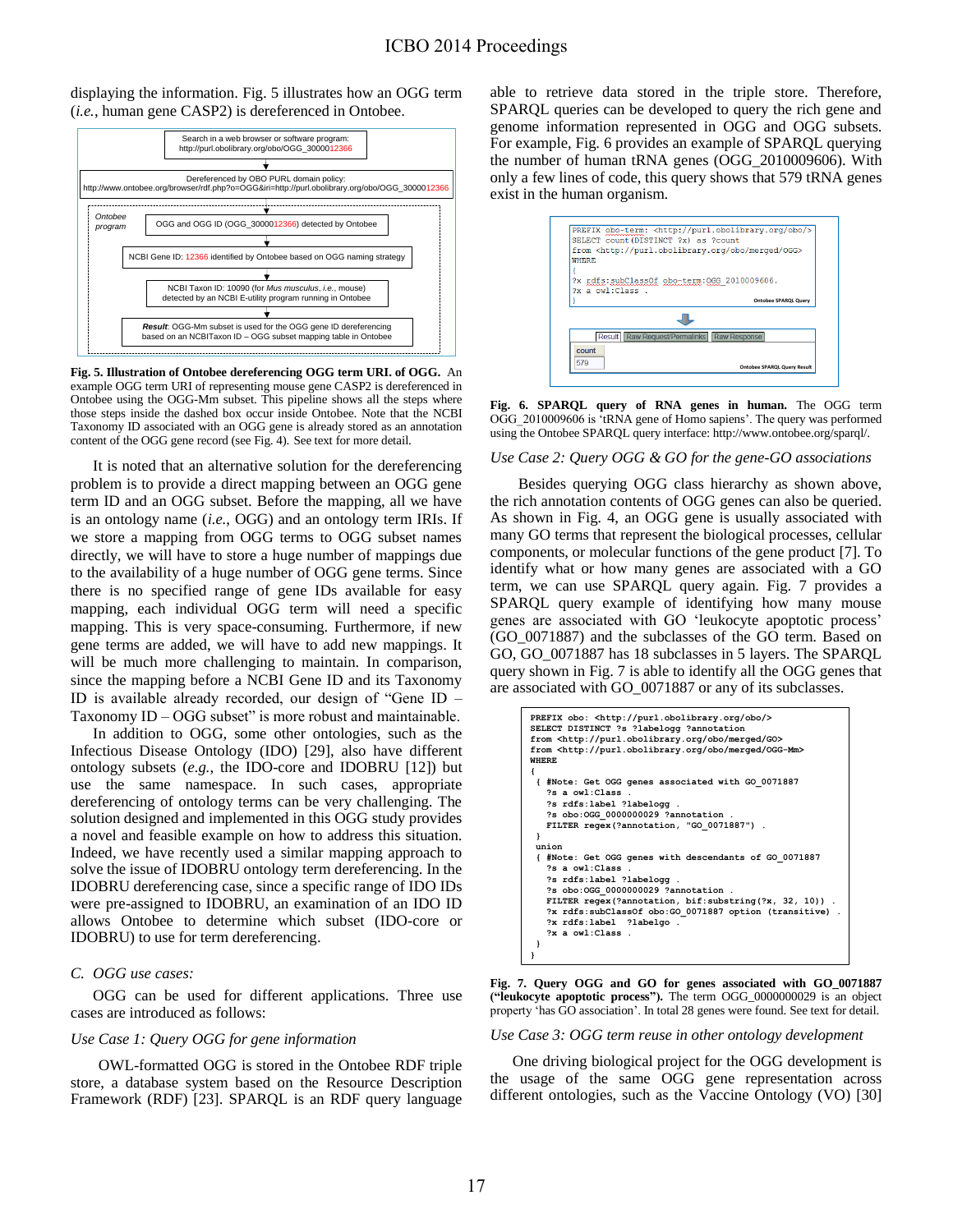and Brucellosis Ontology [\[12\]](#page-6-11). An example is shown in Fig. 8. Using OntoFox, we imported 10 *M. tuberculosis* gene terms from OGG (more OGG terms will later be imported to VO). These OGG gene terms were used to logically represent many live attenuated *M. tuberculosis* vaccines. For example, the OGG term for *M. tuberculosis* gene *drrC* (OGG\_3000888491) is now used in VO to define a vaccine '*Mycobacterium tuberculosis drrC mutant vaccine*' (VO\_0002780) as:

*'has part' some ('Mycobacterium tuberculosis' and ('has gene mutation' some drrC))* 

In this case, 'has gene mutation' represents a shortcut relation between an organism and a gene where the organism has a mutation of the gene. After the OGG term is imported to VO, it is also possible to add additional annotation to the OGG term inside VO. For example, a comment is added to annotate *M. tuberculosis* gene *drrC* in the content of VO (Fig. 8).



**Fig. 8. Usage of OGG gene terms in VO.** Ten *M. tuberculosis* gene terms were imported to VO by OntoFox [\[18\]](#page-6-17). These ten genes were mutated from wild type *M. tuberculosis* for generating live attenuated vaccines. Note that this this is a screenshot of an Ontobee web page dereferencing the OGG term: http://purl.obolibrary.org/obo/OGG\_30008

### IV. DISCUSSION

In this paper, we have introduced the Ontology of Genes and Genomes (OGG). OGG is aligned with the BFO, making it possible for OGG to integrate with over 100 other BFO-aligned biological and biomedical ontologies.

The rationale and methods of the OGG development has been well discussed and vetted among ontology developers in the OBO Foundry discussion email list (obo-discuss). One major session of discussions occurred in October 2013. Another major session of discussions occurred in the end of March and early April 2014. In here, we want to summarize a few most important issues we have discussed.

Currently, OGG defines the term "gene" inside OGG. The reason why OGG does not use the "gene" definition in the Sequence Ontology (SO) is that current SO version still treats the "gene" as a sequence feature instead of a material entity as defined in OGG. Instead of being a material entity, the SO:*gene* (SO\_0000704) is classified under the branch of SO:*sequence\_feature* (SO\_0000110), which is aligned with the BFO term 'generically dependent continuant' [\[9\]](#page-6-8). Therefore, SO describes the gene sequences that inhere in genes rather than the genes themselves. However, SO developers have realized the gap between the gene as a material entity (a BFO 'independent continuant') and the gene sequence as a 'generically dependent continuant', and proposed to fill the gap by Sequence Ontology:Molecules (SOM), an ontology of molecules with genomic origin [\[9\]](#page-6-8). Based on the discussion between OGG and SO developers, once the SO improvements are made, OGG will discuss with SO and align its definition with SO [\[31\]](#page-7-7). Meanwhile, other ontologies, including the Genetics Ontology (GXO) [\[10\]](#page-6-9) and the Ontology for Genetic Interval (OGI) [\[32\]](#page-7-8), have represented gene-related entities with different details and emphases. There are also many unresolved issues in how to represent and analyze many gene/genomerelated entities such as different types of genomic segments, and relations between genes and alleles [\[10\]](#page-6-9). Ontology terms with the same label in natural language may have different meanings in different ontologies. A collaborative and integrative work among these different ontologies would support shared and community-based ontological representation of gene-related entities.

The Protein Ontology (PR) [\[33\]](#page-7-9) has initially been developed to primarily represent protein groups. The recent versions of PR have also included specific proteins from different organisms. Both PR and OGG developers realize that the representations of specific prokaryotic and eukaryotic proteins are critical for different applications such as the study of host-microbe interactions and vaccine design [\[34\]](#page-7-10). Proteins are the main type of gene products. PR and OGG developers have been communicating and collaborating in the development of these two important ontologies.

Another recent discussion in OBO-discuss email list is on the usage of NCBI Gene or Genome namespace or the usage of OGG namespace to represent the genes and genomes [\[15\]](#page-6-14). In general, it has been agreed that commonly referenced public resources such as NCBI Gene and Ensembl databases store the data about the entities (*e.g.*, gene). They are different from the gene entities represented in the ontology. Therefore, it is not recommended by OBO Foundry to use resource names (*e.g.*, NCBI Gene) as the namespace of an ontology. However, the data resource is required to be cited as a definition source. A linking to the resource page mechanism is also being discussed inside the ontology community.

 Since current OGG design relies on the existence of a gene and organism in the NCBI Gene and Taxonomy resources, the design does not cover the scenario when a gene or an organism is not recorded in these NCBI resources. For example, African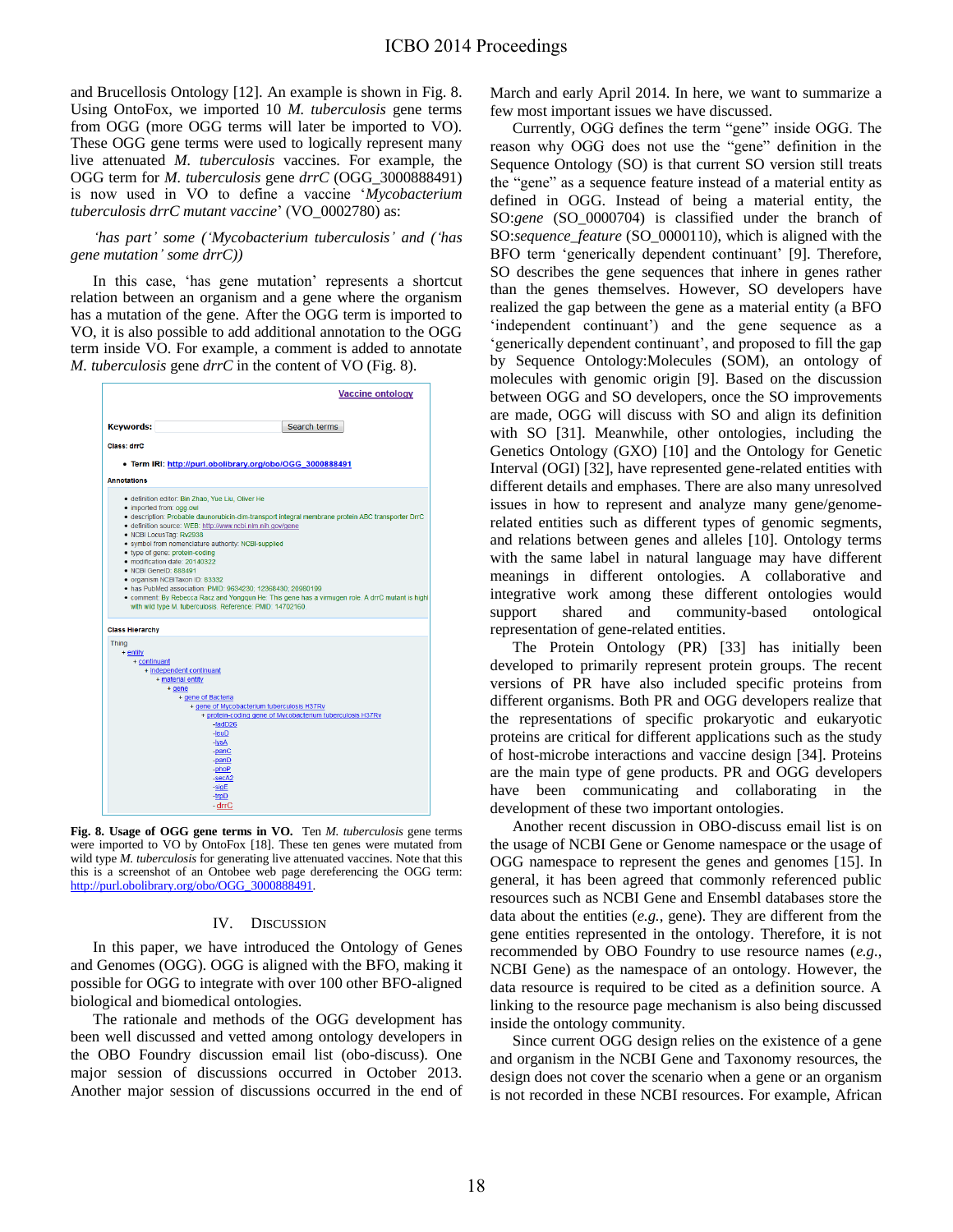swine fever virus (ASFV) isolate Zi UK gene (GenBank accession number: AF015681; GenBank GI: 2905984) is a virulence determinant [\[35\]](#page-7-11). This ASFV isolate is not classified in the NCBI Taxonomy database and thus does not have an NCBI Taxonomy ID (or an NCBITaxon ontology term ID). The NCBI GenBank record of this gene [\(http://www.ncbi.nlm.nih.gov/nuccore/AF015681\)](http://www.ncbi.nlm.nih.gov/nuccore/AF015681) uses the NCBI Taxonomy ID of 10497, which is the ASFV species taxonomy ID instead of the ID for the ASFV isolate. Although this gene from the ASFV isolate Zi exists in the GenBank database, the gene is not listed in the NCBI Gene database. One major difference between the NCBI GenBank and Gene resources is that the GenBank sequences are obtained primarily through public submissions [\[36\]](#page-7-12), but the NCBI Gene database includes non-redundant curated gene data representing our current knowledge of known genes in different organisms [\[5\]](#page-6-4). In such a case when a gene record is in GenBank (or a non-NCBI resource) but not in NCBI Gene, different ways may be used to represent this gene in OGG. For example, we may generate an OGG gene ID "OGG\_AF015681", where the "AF015681" is the accession number of the gene in GenBank. This strategy of ontology ID generation is similar to how the Protein Ontology (PR) reuses the UniProtKB protein accession numbers [\[37\]](#page-7-13). The usage of such a strategy should be cautious since it might potentially cause duplications between different gene records in OGG.

The OGG representation of specific genes in different organisms supports gene-related data integration and ontology reuse. Three use cases are demonstrated in this manuscript. More use cases can be identified. For example, OGG can be used to represent genes whose expression levels are measured using different DNA microarray technologies. The usage of OGG genes makes it possible to compare gene expression levels with the same gene representation. In the Big Data era, OGG provides a standard gene representation to be used in the field of Semantic Web.

## ACKNOWLEDGMENT

We thank Drs. Chris Mungall, Alan Ruttenberg, Barry Smith, Jie Zheng, Yu Lin, Richard H. Scheuermann, Erick Antezana, and Darren Natale for their valuable discussions and feedback. This research is supported by NIH grant R01AI081062.

## **REFERENCES**

<span id="page-6-0"></span>[1] J. C. Venter, M. D. Adams, E. W. Myers, P. W. Li, R. J. Mural, G. G. Sutton*, et al.*, "The sequence of the human genome," *Science,* vol. 291, pp. 1304-51, Feb 16 2001.

<span id="page-6-1"></span>[2] F. R. Blattner, G. Plunkett, 3rd, C. A. Bloch, N. T. Perna, V. Burland, M. Riley*, et al.*, "The complete genome sequence of Escherichia coli K-12," *Science,* vol. 277, pp. 1453-74, Sep 5 1997.

<span id="page-6-2"></span>[3] S. Wain-Hobson, P. Sonigo, O. Danos, S. Cole, and M. Alizon, "Nucleotide sequence of the AIDS virus, LAV," *Cell,* vol. 40, pp. 9-17, Jan 1985.

<span id="page-6-3"></span>[4] S. Federhen, "The NCBI Taxonomy database," *Nucleic Acids Res,* vol. 40, pp. D136-43, Jan 2012.

<span id="page-6-4"></span>[5] D. Maglott, J. Ostell, K. D. Pruitt, and T. Tatusova, "Entrez Gene: genecentered information at NCBI," *Nucleic Acids Res,* vol. 39, pp. D52-7, Jan 2011.

<span id="page-6-5"></span>[6] P. Flicek, M. R. Amode, D. Barrell, K. Beal, K. Billis, S. Brent*, et al.*, "Ensembl 2014," *Nucleic Acids Res,* vol. 42, pp. D749-55, Jan 2014.

<span id="page-6-6"></span>[7] M. Ashburner, C. A. Ball, J. A. Blake, D. Botstein, H. Butler, J. M. Cherry*, et al.*, "Gene ontology: tool for the unification of biology. The Gene Ontology Consortium," *Nat Genet,* vol. 25, pp. 25-9, May 2000.

<span id="page-6-7"></span>[8] E. Boutet, D. Lieberherr, M. Tognolli, M. Schneider, and A. Bairoch, "UniProtKB/Swiss-Prot," *Methods Mol Biol,* vol. 406, pp. 89-112, 2007.

<span id="page-6-8"></span>[9] C. J. Mungall, C. Batchelor, and K. Eilbeck, "Evolution of the Sequence Ontology terms and relationships," *J Biomed Inform,* vol. 44, pp. 87-93, Feb 2011.

<span id="page-6-9"></span>[10] H. Masuya and R. Mizoguchi, "An Ontology of Gene," in *Proc. of the 3rd International Conference on Biomedical Ontology (ICBO 2012)*, Graz, Austria, 2012, pp. 1-5.

<span id="page-6-10"></span>[11] Y. He, L. Cowell, A. D. Diehl, H. L. Mobley, B. Peters, A. Ruttenberg*, et al.*, "VO: Vaccine Ontology," in *The 1st International Conference on Biomedical Ontology (ICBO-2009)*, Buffalo, NY, USA, 2009, p. [http://precedings.nature.com/documents/3552/version/1.](http://precedings.nature.com/documents/3552/version/1) 

<span id="page-6-11"></span>[12] Y. Lin, Z. Xiang, and Y. He, "Brucellosis Ontology (IDOBRU) as an extension of the Infectious Disease Ontology," *J Biomed Semantics,* vol. 2, p. 9, 2011.

<span id="page-6-12"></span>[13] B. Smith, M. Ashburner, C. Rosse, J. Bard, W. Bug, W. Ceusters*, et al.*, "The OBO Foundry: coordinated evolution of ontologies to support biomedical data integration," *Nat Biotechnol,* vol. 25, pp. 1251-5, Nov 2007.

<span id="page-6-13"></span>[14] Y. He. (2013). *Announcement of the Ontology of Genes and Genomes (OGG)*. Available: https://groups.google.com/forum/#!topic/oggdiscuss/wy0132CCdNA

<span id="page-6-14"></span>[15] OBO-discuss. (2014). *OGG Updates*. Available: https://groups.google.com/forum/#!msg/obo-

discuss/Ls2BhZIzMu4/3ShybVtK5j8J

<span id="page-6-15"></span>[16] W3C, "OWL 2 Web Ontology Language document overview," pp. [http://www.w3.org/TR/2009/REC-owl2-overview-20091027/.](http://www.w3.org/TR/2009/REC-owl2-overview-20091027/) Accessed on March 1, 2014, 2009.

<span id="page-6-16"></span>[17] P. Grenon and B. Smith, "SNAP and SPAN: Towards Dynamic Spatial Ontology," *Spatial Cognition and Computation,* vol. 4, pp. 69-103, 2004.

<span id="page-6-17"></span>[18] Z. Xiang, M. Courtot, R. R. Brinkman, A. Ruttenberg, and Y. He, "OntoFox: web-based support for ontology reuse," *BMC Res Notes,* vol. 3, p. 175, 2010.

<span id="page-6-18"></span>[19] *OBO Foundry wiki. Introduction of the NCBITaxon ontology*. Available: [http://www.obofoundry.org/wiki/index.php/NCBITaxon:Main\\_Page](http://www.obofoundry.org/wiki/index.php/NCBITaxon:Main_Page)

<span id="page-6-19"></span>[20] R. R. Brinkman, M. Courtot, D. Derom, J. M. Fostel, Y. He, P. Lord*, et al.*, "Modeling biomedical experimental processes with OBI," *J Biomed Semantics,* vol. 1 Suppl 1, p. S7, 2010.

<span id="page-6-20"></span>[21] IAO. *Information Artifact Ontology*. Available: <http://code.google.com/p/information-artifact-ontology/>

<span id="page-6-22"></span>[23] Z. Xiang, C. Mungall, A. Ruttenberg, and Y. He, "Ontobee: A linked data server and browser for ontology terms," in *The 2nd International Conference on Biomedical Ontologies (ICBO)*, Buffalo, NY, USA, 2011, pp. Pages 279-281 [\[http://ceur-ws.org/Vol-833/paper48.pdf\].](http://ceur-ws.org/Vol-833/paper48.pdf%5d) 

<span id="page-6-21"></span><sup>[22]</sup> R. Lewis. (2007, Nov 13). *Dereferencing HTTP URIs*. Available: <http://www.w3.org/2001/tag/doc/httpRange-14/2007-05-31/HttpRange-14>